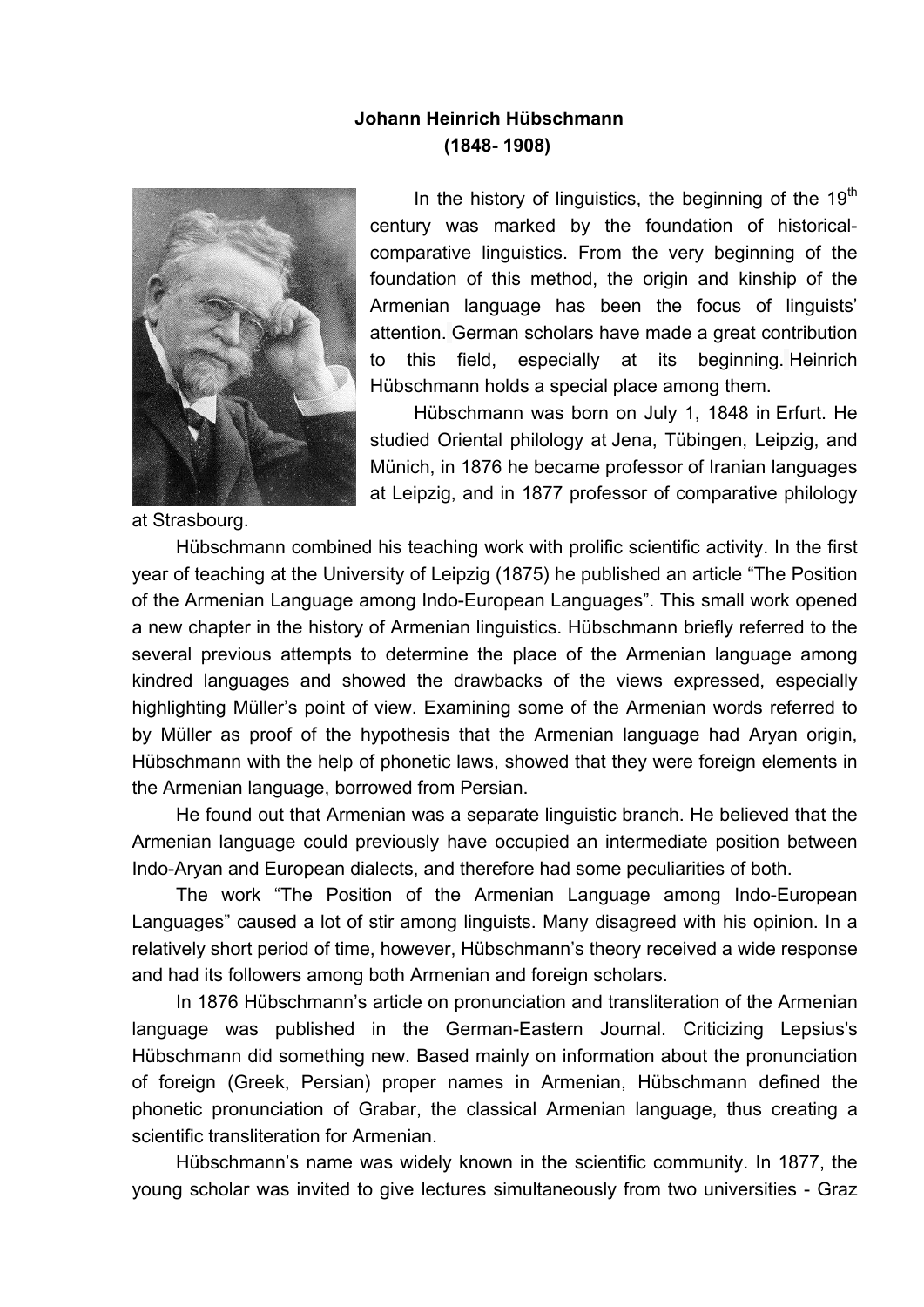and Strasbourg. Hübscmann preferred the latter and since 1877 became a professor of comparative philology at the University of Strasbourg, a position which he held for the rest of his life. At the University he gave lectures in comparative grammar of ancient languages. The topics of his lectures were Greek, Latin, Sanskrit, Gothic, Church-Slavic, Avestan Iranian, Armenian and Persian grammars, works of Persian and Armenian authors.

In 1882 in Leipzig, a 44-page study by Hübschmann "The spelling of Iranian and Armenian languages" (Die Unischreibung der iranischen Sprachen und des Armenischen) was published, where the author tried to give a definitive transliteration of Armenian letters.

The most valuable in Hübschmann's scientific heritage - the result of his Armenian studies - is "Armenian Grammar", which, unfortunately, has never been finished. This work is considered a cornerstone of the study of the historical grammar of the Armenian language.

In his work, Hübschmann explored words borrowed into Armenian from Persian, Arabic, Assyrian and Greek, as well as words whose origin he considered unknown. In connection with a particular etymology, Hübschmann raised questions about the kinship of the Armenian language. In his "Grammar" Hübschmann also specified proper names, because he discovered that their study helped fully interpret the influence of languages on each other.

In 1893 a small study "Armenian Proper Names" was published in Strasbourg and in 1904 the work "Ancient Armenian toponyms" was published. Armenian translations of these two works were published first in "Handes Amsorya" and then in a separate book.

The scientific value of these works is difficult to overestimate; "Ancient Armenian toponyms" is considered not only etymological research, but also "geographical theory of Armenia". It includes the study of provinces and regions of Armenia, etymology of Armenian toponyms from ancient times.

Hübschmann also studied Armenian vowels. In 1898, the "Chronology of Armenian Vocal Laws" (Zur Chronologie der armen. Vokalgesetze) was published, in which the author, representing the phonetic laws of the Armenian language, tried to find out the time of the change of Armenian vowels' orthography.

Hübschmann was also closely associated with Armenian cultural centers. In 1903 he visited the Mekhitarists Congregation on St. Lazar's Island. Here, for his fruitful scientific activity in the field of Armenology, he was elected an honorary member of the Armenian Seminary.

Needless to say, Hübschmann was well acquainted with the history and geography of Armenia. And Hübschmann's research was mostly related to linguistics, but he never missed an opportunity to reflect on the culture of the Armenian people and its history. He valued not only the Armenian language and culture, but also the Armenian people and their cheerful spirit.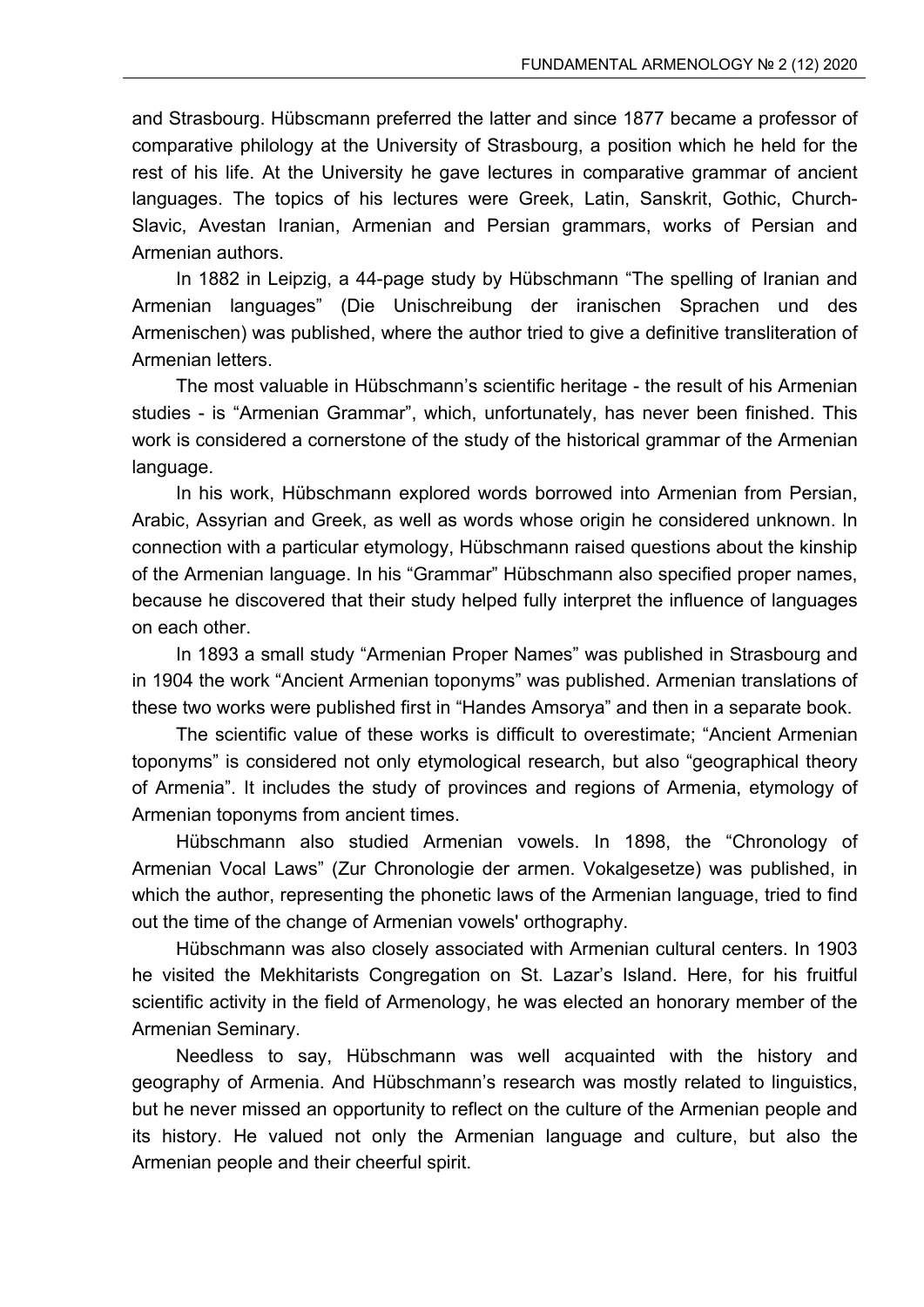Throughout his academic career, Hübschman not only made Armenian the main subject of his research, but also became one of the best teachers of the Armenian language in Europe.

The 11<sup>th</sup> International Conference of Orientalists was held in Paris on September 5-12, 1897. For the first time a separate section was devoted to the culture of Iran and Armenia. A.Meillet was one of the active organizers of the section. Hübschman was elected head of the section.

Hübschman cared very much about the Armenologists, generously sharing with them his knowledge and giving them time.

He became tutor of H. Acharyan, who throughout his activity remained close to the scientific beliefs of his teacher and in his scientific works devoted to the comparative study of the Armenian language, unconditionally believed in this indestructible theory.

The results of almost forty years of tireless and consistent work were more than thirty studies by Hübschmann in which the Armenian language was studied in accordance with the level of Indo-European studies of the time being.

Hübschmann's scientific heritage has made a great contribution to the historicalcomparative-typological study of the Armenian language, and it will play a unique role in the future.

The great linguist had established a number of phonetic laws that served not only to separate and characterize the Iranian-Armenian linguistic branches from each other, but also to compare the Armenian and the nearest languages.

During his scientific work Hübschman was engaged not only in Armenology, but also in the work of Armenian linguists.

Hübschmann died on January 20, 1908 in Freiburg, near Breisgau.

Thus, Hübschmann was the first to show in 1875 that the Armenian language was not a branch of the Iranian languages (earlier assumed so because of the immense amount of Iranian influence on Armenian throughout its history) but an entirely separate Indo-European branch in its own right. He used the comparative method to separate the Iranian loanwords, which make up the majority of Armenian words, from an older layer of native Armenian words.

## **Selected bibliography of J. H. Hübschmann**

1. Zur Casuslehre, München, 1875.

2. Über die Stellung des Armenischen im Kreise der indogermanischen Sprachen, «Zeitschrift fur vergleichende Sprachforschung der indogermanischen Sprachen», 1875, Bd 23.

3. Iranische Studien, 1879, Bd. 24.

- 4. Die Umschreibung der iranischen Sprachen und des Armenischen, Leipzig, 1882.
- 5. Armenische Studien.I, Leipzig, 1883.